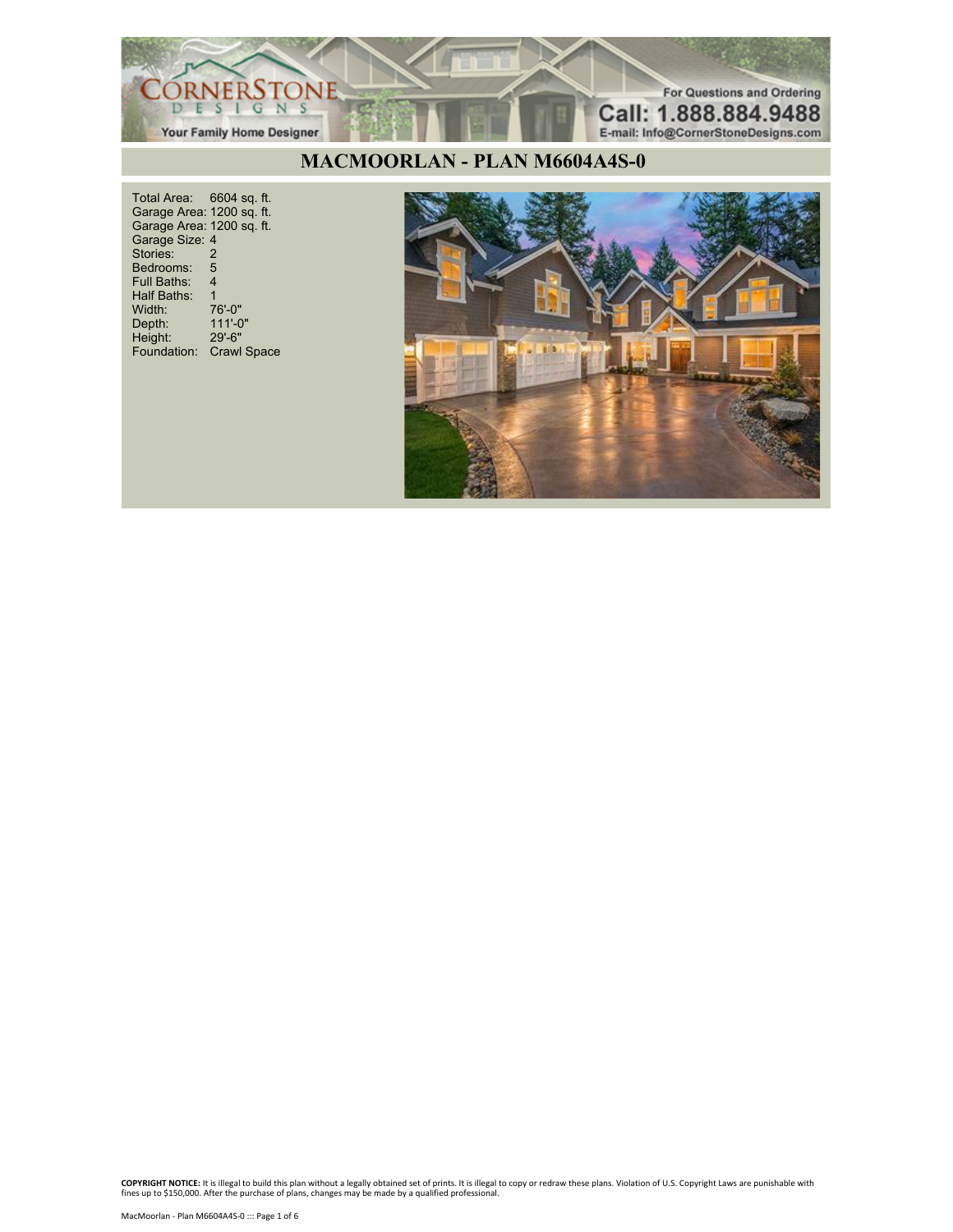

# **MACMOORLAN - PLAN M6604A4S-0**

**MAIN FLOOR**

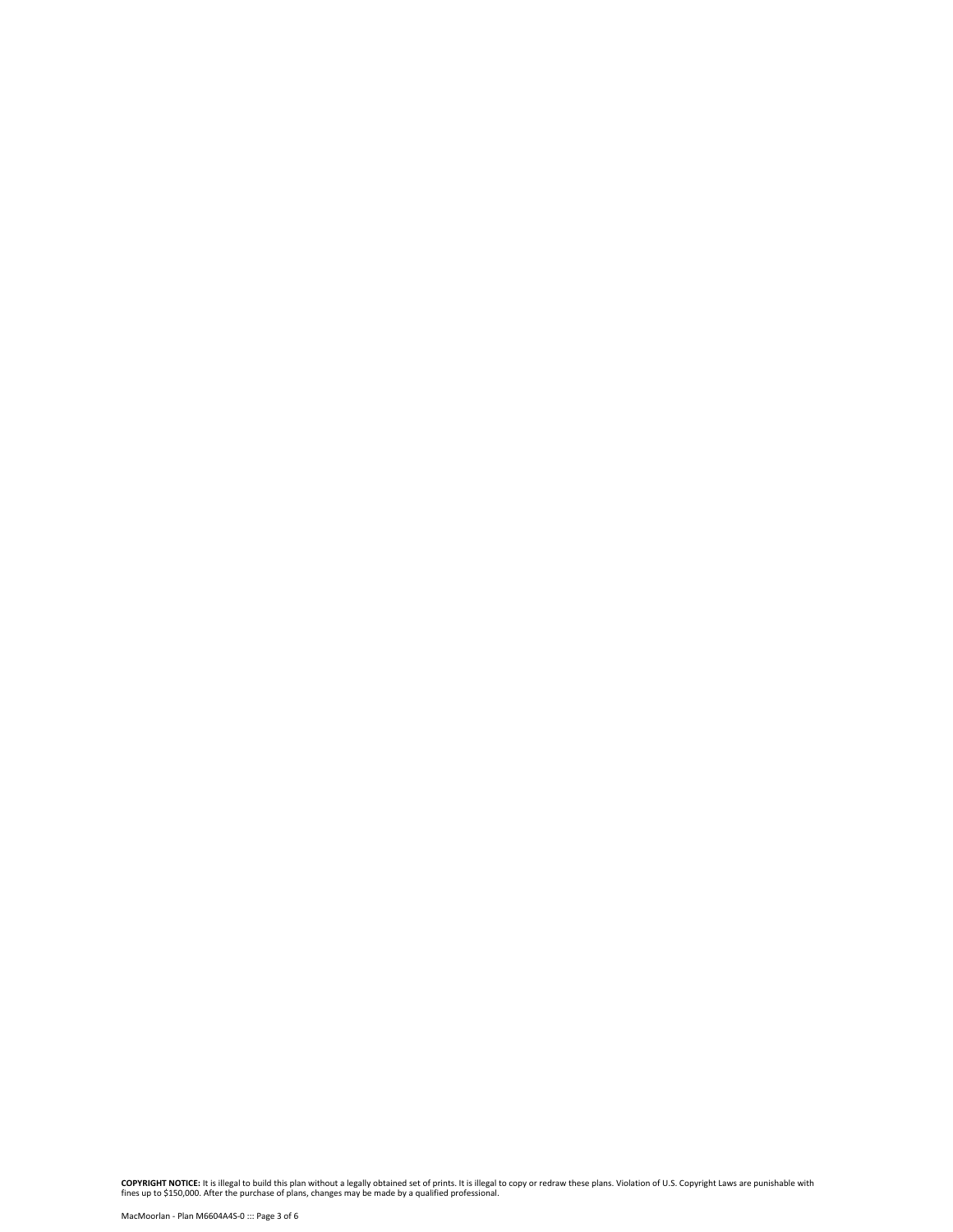

## **MACMOORLAN - PLAN M6604A4S-0**

#### **UPPER FLOOR**